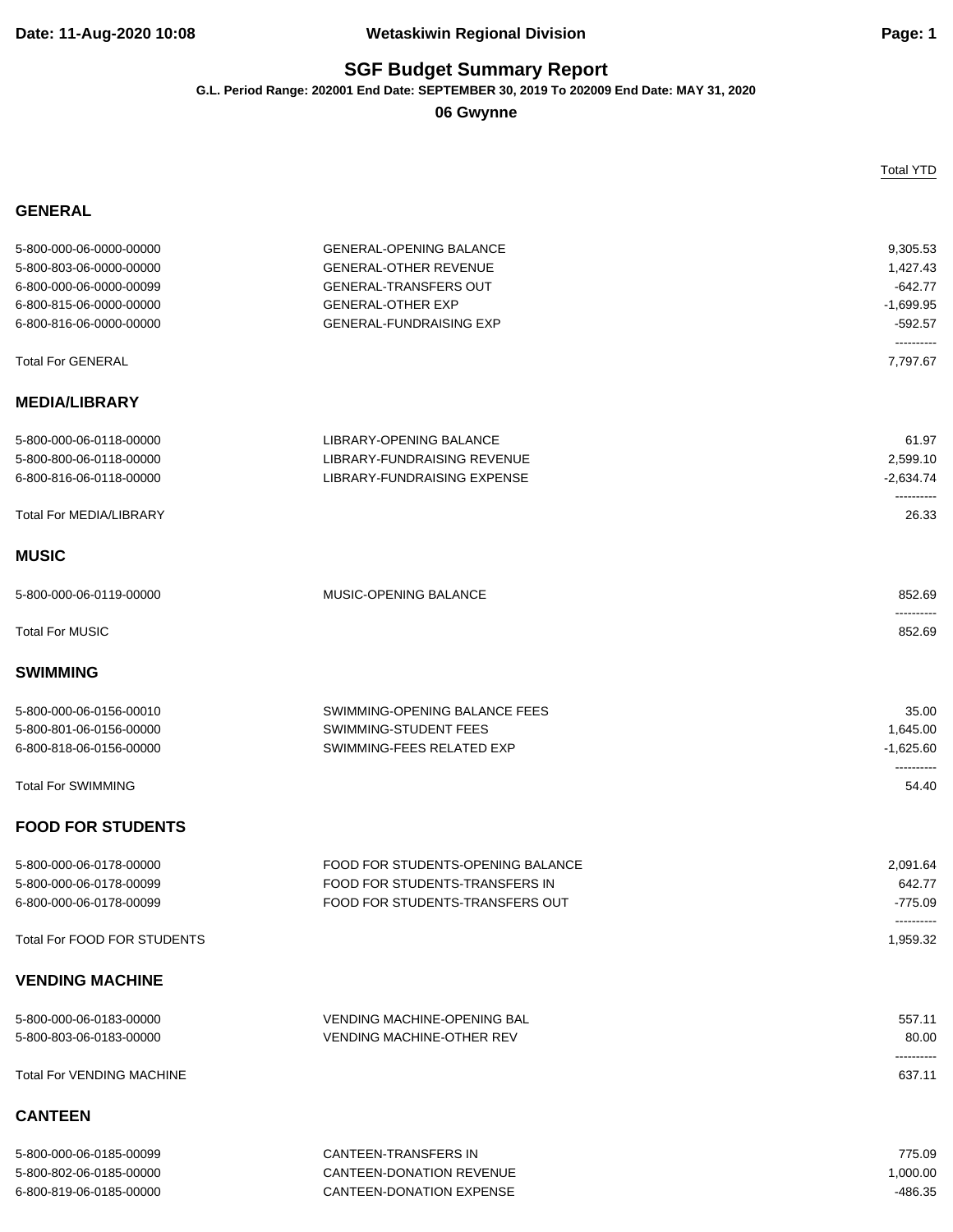### **Date: 11-Aug-2020 10:08 Wetaskiwin Regional Division Page: 2**

# **SGF Budget Summary Report**

**G.L. Period Range: 202001 End Date: SEPTEMBER 30, 2019 To 202009 End Date: MAY 31, 2020**

#### **06 Gwynne**

|                                                                               |                                                                                                              | <b>Total YTD</b>                             |
|-------------------------------------------------------------------------------|--------------------------------------------------------------------------------------------------------------|----------------------------------------------|
| <b>Total For CANTEEN</b>                                                      |                                                                                                              | 1,288.74                                     |
| POP CAN REFUND (RECYCLING)                                                    |                                                                                                              |                                              |
| 5-800-000-06-0188-00000<br>5-800-803-06-0188-00000                            | RECYCLING-OPENING BALANCE<br>RECYCLING-OTHER REV                                                             | 635.45<br>438.75                             |
| Total For POP CAN REFUND (RECYCLING)                                          |                                                                                                              | ----------<br>1,074.20                       |
| <b>BADMINTON</b>                                                              |                                                                                                              |                                              |
| 5-800-000-06-0270-00010<br>6-800-818-06-0270-00000                            | BADMINTON-OPENING BAL FEES<br><b>BADMINTON-FEES RELATED EXP</b>                                              | 28.00<br>$-28.00$<br>----------              |
| <b>Total For BADMINTON</b>                                                    |                                                                                                              | 0.00                                         |
| <b>CROSS COUNTRY</b>                                                          |                                                                                                              |                                              |
| 5-800-000-06-0274-00010<br>5-800-801-06-0274-00000<br>6-800-818-06-0274-00000 | CROSS COUNTRY-OPENING BAL FEES<br><b>CROSS COUNTRY-STUDENT FEES</b><br><b>CROSS COUNTRY-FEES RELATED EXP</b> | 18.00<br>140.00<br>$-153.00$<br>----------   |
| <b>Total For CROSS COUNTRY</b>                                                |                                                                                                              | 5.00                                         |
| <b>GRAD</b>                                                                   |                                                                                                              |                                              |
| 5-800-000-06-0278-00000                                                       | <b>GRAD-OPENING BALANCE</b>                                                                                  | 410.15<br>                                   |
| <b>Total For GRAD</b>                                                         |                                                                                                              | 410.15                                       |
| <b>JR. VOLLEYBALL</b>                                                         |                                                                                                              |                                              |
| 5-800-801-06-0283-00000<br>6-800-818-06-0283-00000                            | JR.VOLLEYBALL-STUDENT FEES<br>JR.VOLLEYBALL-FEES RELATED EXP                                                 | 1,375.00<br>$-1,375.00$                      |
| Total For JR. VOLLEYBALL                                                      |                                                                                                              | ----------<br>0.00                           |
| <b>SKI TRIPS</b>                                                              |                                                                                                              |                                              |
| 5-800-000-06-0289-00010<br>5-800-801-06-0289-00000<br>6-800-818-06-0289-00000 | SKIING-OPENING BALANCE FEES<br>SKIING-STUDENT FEES<br>SKIING-FEES RELATED EXP                                | 26.77<br>1,025.00<br>$-973.33$<br>---------- |
| <b>Total For SKI TRIPS</b>                                                    |                                                                                                              | 78.44                                        |
| <b>GRADES 1/2 FIELD TRIPS</b>                                                 |                                                                                                              |                                              |
| 5-800-000-06-0705-00010                                                       | <b>GRADES 1/2-OPENING BALANCE FEES</b>                                                                       | 6.58<br>-------                              |
| Total For GRADES 1/2 FIELD TRIPS                                              |                                                                                                              | 6.58                                         |

#### **GRADES 3/4 FIELD TRIPS**